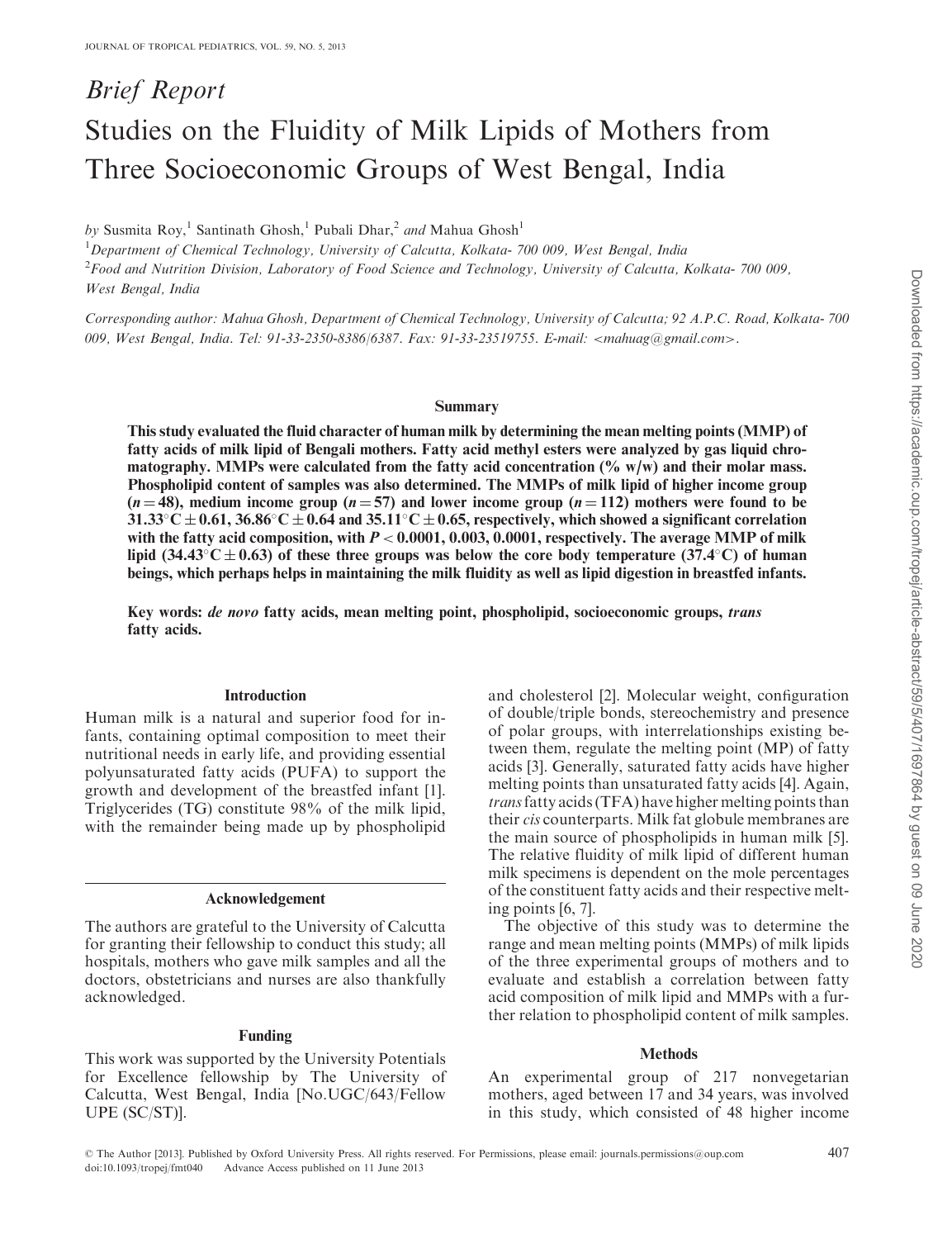<span id="page-1-0"></span>TABLE 1 Amount of foods consumed per day by individual Bengali mother of three different experimental groups

| Food items                  | Consumption/day |             |                 |  |  |
|-----------------------------|-----------------|-------------|-----------------|--|--|
|                             | HIG $(n=48)$    | $MIG(n=57)$ | LIG $(n = 112)$ |  |  |
| Cereals                     |                 |             |                 |  |  |
| Rice (parboiled) milled (g) | 151.20          | 150.00      | 157.40          |  |  |
| Wheat flour $(g)$           | 88.60           | 87.80       | 69.40           |  |  |
| Maida $(g)$                 | 4.45            | 4.29        | 4.16            |  |  |
| Puffed rice $(g)$           | 11.66           | 16.34       | 20.69           |  |  |
| Flaked rice (g)             | 5.80            | 1.77        | 9.49            |  |  |
| Suji $(g)$                  | 3.58            | 3.59        | 4.10            |  |  |
| Pulses and legumes          |                 |             |                 |  |  |
| Lentil $(g)$                | 15.17           | 17.77       | 18.80           |  |  |
| Black gram $(g)$            | 6.01            | 6.52        | 6.41            |  |  |
| Green gram (g)              | 11.56           | 10.91       | 8.93            |  |  |
| Bengal gram (g)             | 2.03            | 1.69        | 1.34            |  |  |
| Root vegetables             |                 |             |                 |  |  |
| Potato $(g)$                | 29.40           | 21.40       | 22.20           |  |  |
| Radish $(g)$                | 0.36            | 0.35        | 0.36            |  |  |
| Onion $(g)$                 | 4.80            | 5.10        | 4.40            |  |  |
| Colocasia/yam $(g)$         | 0.34            | 0.31        | 0.34            |  |  |
| Carrot $(g)$                | 0.32            | 0.27        | 0.17            |  |  |
| Leafy vegetables            |                 |             |                 |  |  |
| Cabbage (seasonal) (g)      | 13.74           | 15.09       | 15.57           |  |  |
| Spinach (seasonal) (g)      | 15.26           | 14.80       | 16.14           |  |  |
| Amaranth $(g)$              | 1.31            | 1.79        | 2.20            |  |  |
| Kalmi sak (seasonal) (g)    | 1.66            | 1.75        | 1.85            |  |  |
| Pumpkin leaves (g)          | 1.87            | 1.67        | 1.97            |  |  |
| Colocasia leaves (g)        | 2.59            | 2.91        | 3.04            |  |  |
| Other vegetables            |                 |             |                 |  |  |
| Brinjal $(g)$               | 12.26           | 12.43       | 13.14           |  |  |
| Cauliflower (seasonal) (g)  | 15.37           | 14.91       | 13.49           |  |  |
| Ladies finger $(g)$         | 2.89            | 2.83        | 3.14            |  |  |
| Drumstick (seasonal) (g)    | 1.22            | 1.61        | 1.72            |  |  |
| Ash gourd $(g)$             | 1.54            | 1.69        | 1.99            |  |  |
| Plantain green (g)          | 0.41            | 0.32        | 0.43            |  |  |
| Papaya green (g)            | 0.46            | 0.89        | 1.03            |  |  |
| Beans $(g)$                 | 3.06            | 2.86        | 2.14            |  |  |
| Pumpkins (g)                | 3.51            | 3.63        | 3.89            |  |  |
| Bitter gourd (g)            | 0.19            | 0.16        | 0.29            |  |  |
| Bottle gourd (g)            | 0.75            | 0.45        | 0.67            |  |  |
| Parwar $(g)$                | 0.91            | 0.83        | 0.94            |  |  |
| Fats and Oils               |                 |             |                 |  |  |
| Mustard oil (ml)            | 26.13           | 26.99       | 28.83           |  |  |
| Rice bran oil (ml)          | 8.50            | 8.47        | 5.57            |  |  |
| Sunflower oil (ml)          | 15.00           | 12.67       | 8.53            |  |  |
| Soybean oil (ml)            | 9.80            | 8.40        | 7.53            |  |  |
| Milk and milk products      |                 |             |                 |  |  |
| Cow/buffalo milk (ml)       | 246.00          | 260.00      | 226             |  |  |
| Skimmed milk powder (g)     | 26.40           | 24.00       | 18.40           |  |  |
| Butter $(g)$                | 1.69            | 1.43        | 1.06            |  |  |
| Ghee (g)                    | 1.03            | 1.00        | 0.86            |  |  |
| Flesh foods                 |                 |             |                 |  |  |
| Egg (piece)                 | 3 in a week     | 2 in a week | 2 in a week     |  |  |
| Fish $(g)$                  | 75.71           | 68.57       | 53.43           |  |  |
| Meat $(g)$                  | 34.57           | 30.00       | 22.00           |  |  |
| Sugar and jaggery           |                 |             |                 |  |  |
| Sugar $(g)$                 | 10.60           | 16.00       | 17.00           |  |  |
| Jagger(q)                   | Seldom          | Seldom      | Seldom          |  |  |
| Common salt $(g)$           | 7.00            | 8.00        | 10.60           |  |  |
| Seasonal Fruits             | Yes             | Yes         | Yes             |  |  |
| Fast foods                  | Seldom          | Seldom      | Seldom          |  |  |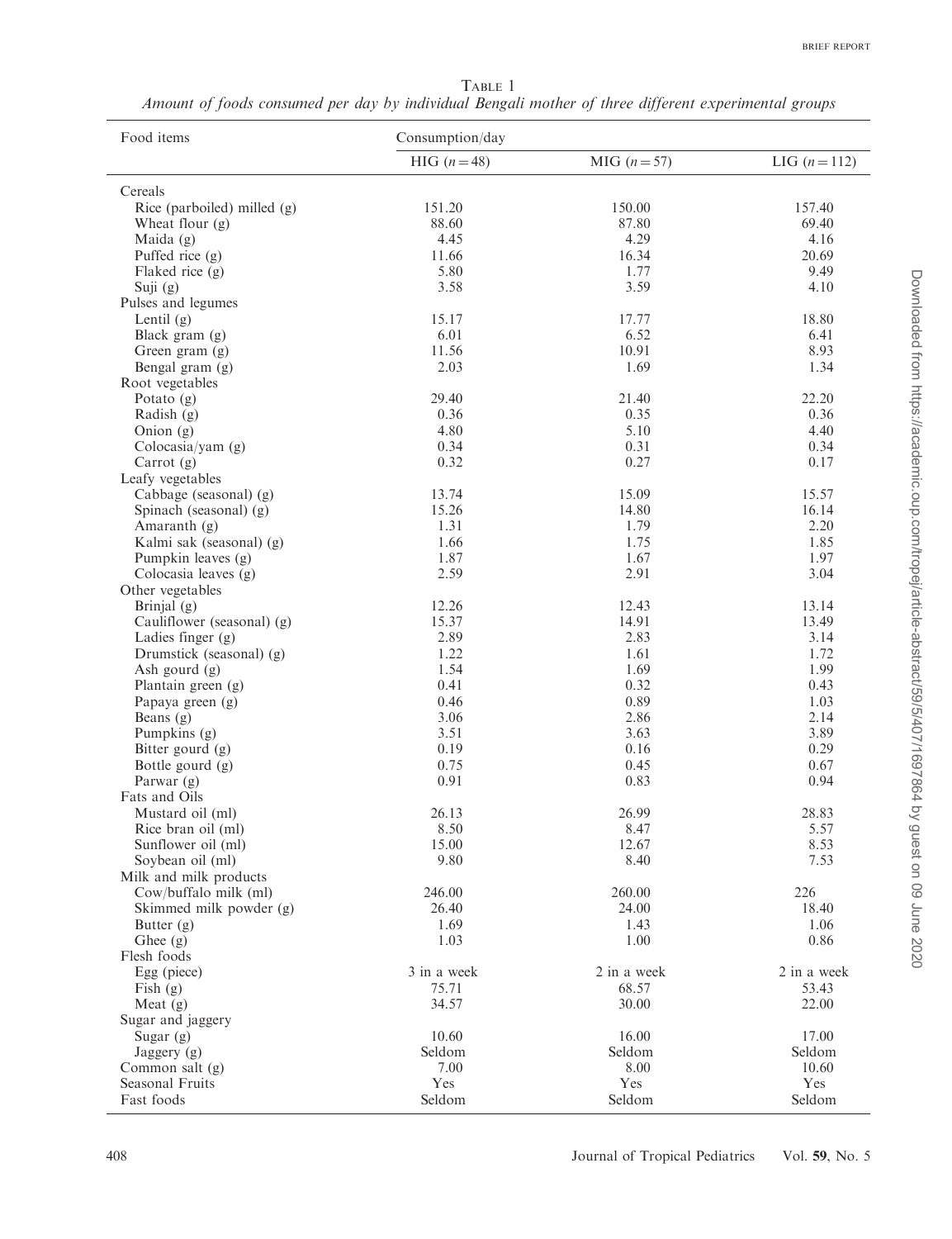group mothers (HIG), 57 medium income group mothers (MIG) and 112 lower income group mothers (LIG). A written and duly signed consent form was taken from each mother. This study was ethically considered by the Bioethics Committee for Animal and Human Research Studies of the University of Calcutta (reference number 3222), Kolkata, India.

About 7–10 ml of term and matured milk samples were collected from the mothers. To avoid diurnal variation in lipid content [[8](#page-5-0)], hind-milk samples were collected between 11 a.m. to 11:30 a.m., just before lunch. All mothers were interviewed, and after enrollment on the study, a dietary data and other physical parameters of mothers were made by the food frequency questionnaire. Exclusion criteria were same as described in our previously published article [\[9\]](#page-5-0).

Body mass index (BMI, kg/m<sup>2</sup>) was calculated after measurement of weight and height by a portable weighing pan and a portable anthropometric rod, respectively.

Lipid in milk was extracted following the modified Folch method [\[10](#page-5-0)], as performed in our previously published article [[9](#page-5-0)].

Fatty acid composition of both triglyceride and free fatty acid of milk samples was determined by gas liquid chromatography [[11\]](#page-5-0). TGs were converted into their corresponding fatty acid methyl esters (FAME), as performed in the previous study [[9](#page-5-0)]. FAMEs were analyzed by an Agilent 6890 N computerized gas chromatograph (network GC system G 1530 N) using DB-23  $(60 \text{ m} \times 0.32 \text{ mm})$ ; film  $0.25 \,\mu$ m) column.

Phospholipid content of milk samples was determined spectrophotometrically (UV-1700, Pharma Spec, Shimadzu; Tokyo, Japan) by the method of Chen et al. [[12\]](#page-5-0).

The MMPs of the lipid fractions of the human milk were calculated using the mol% of fatty acids and their respective molecular weight [\[6, 7\]](#page-5-0). A total of 30 fatty acids were included in this calculation. The first step was to determine the mol% of each fatty acid, which was done by dividing the mass  $\%$  of each fatty acid by their respective molecular weights. Next, each mol% of fatty acid was multiplied by the MP of that particular

fatty acid, and to that 100 was added. Finally, these values were summed up, and 100 was subtracted from the sum to give the final estimate of the lipid's MMP.

$$
Mol \text{ % of } fatty \text{ } acid =
$$

Mass % of fatty acid/Molecular weight of fatty acid

Mean melting point  $= \sum_{n=1}^{n}$  [Mol % of each fatty  $k=0$ 

 $\times$  (Melting point of that particular fatty acid

 $+100$ ]  $-100$ 

All data of fatty acids were analyzed as triplicate, and the results were expressed as  $Mean \pm SEM$ . Level of significance of various parameters in different groups was performed by one-way analysis of variance (Tukey's test) followed by independent twotailed *t*-test;  $P < 0.05$  was considered as significant. Linear regression analysis was used to examine correlations between MMPs and mol% of fatty acids, and between MMPs and phospholipids content of three experimental groups of mothers.

#### **Results**

Foods consumed by Bengali mothers were analyzed by food frequency questionnaire. A day-to-day dietary habit and the principle foods consumed by Bengali mothers were summed-up in [Table 1](#page-1-0). Main cooking medium was mustard oil. Fish was regularly consumed by all. Green leafy vegetables were consumed in higher amount by LIG mothers. Fish, cooking oils and various green leafy vegetables were the main sources of n-3 and n-6 fatty acids in Bengali mothers' diet.

Total lipid content, phospholipids content, parity and BMI of the mothers of three experimental groups are shown in Table 2. It was interestingly noted that BMI was linearly proportional to total lipid content, whereas MMPs were linearly proportional to phospholipids content of the three experimental groups of Bengali mothers.

The fatty acid composition of the three groups of subjects is depicted in [Table 3.](#page-3-0)

TABLE 2

Total lipid content (g/dl), phospholipids content (mg/dl), parity and BMI ( $kg/m<sup>2</sup>$ ) of three experimental groups of Bengali mothers

| Groups         | Total lipid $(g/dl)$  | Phospholipids $(mg/dl)$  | Parity          | BMI $(kg/m^2)$     |
|----------------|-----------------------|--------------------------|-----------------|--------------------|
| HIG $(n=48)$   | $5.77 \pm 0.42$       | $57.84 + 15.15$          | $1.54 \pm 0.22$ | $25.49 \pm 0.86$   |
| MIG $(n = 56)$ | $5.83 \pm 1.49$       | $79.70^{\rm a} + 27.68$  | $1.57 \pm 0.12$ | $24.35 \pm 0.85$   |
| LIG $(n=105)$  | $3.35^{b,c} \pm 0.47$ | $60.61^{\circ} \pm 8.95$ | $1.68 \pm 0.15$ | $21.98^{b} + 0.52$ |

Data are represented as  $Mean \pm SEM$ .

 $\mathrm{a}\mathbf{S}$ ignificant at <0.05 in HIG vs. MIG.

 $b$ Significant at <0.05 in HIG vs. LIG.

 $\text{``Significant at}$  <0.05 in MIG vs. LIG.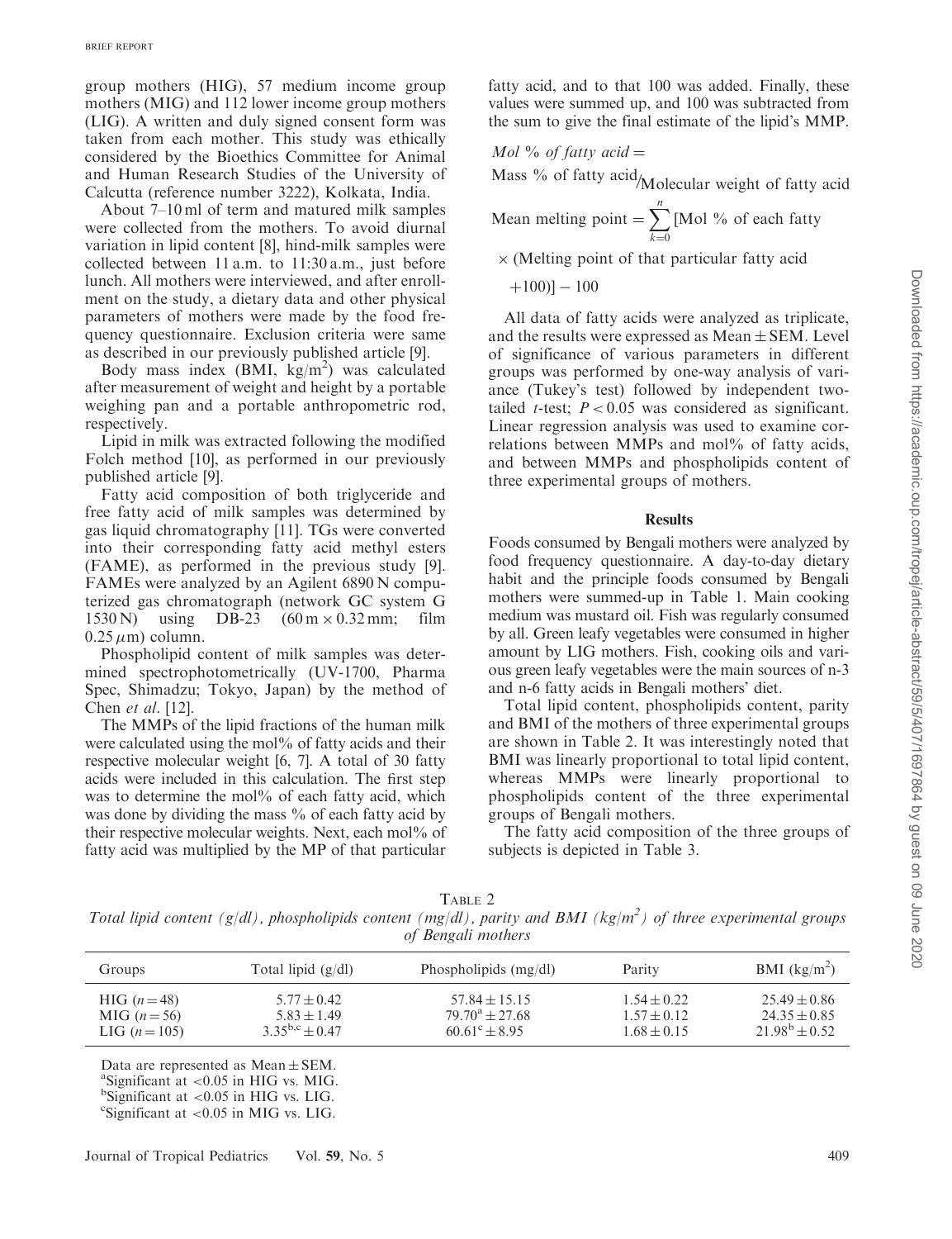TABLE 3 Fatty acid composition (% wt/wt) of milk lipid of three experimental groups of Bengali mothers

<span id="page-3-0"></span>

| Fatty acids                       | Common names                                     | Percentage (wt/wt) |                         |                         |
|-----------------------------------|--------------------------------------------------|--------------------|-------------------------|-------------------------|
|                                   |                                                  | <b>LIG</b>         | <b>HIG</b>              | <b>MIG</b>              |
| Saturated fatty acid (SFA)        |                                                  |                    |                         |                         |
| Caprylic acid                     | $C_{8:0}$                                        | $0.3 \pm 0.06$     | $0.60^a \pm 0.08$       | $0.61^b \pm 0.07$       |
| Capric acid                       | $C_{10:0}$                                       | $0.8 \pm 0.18$     | $1.47^{\rm a} \pm 0.19$ | $1.24^b \pm 0.15$       |
| Lauric acid                       | $C_{12:0}$                                       | $1.39 \pm 0.23$    | $4.33^{\rm a} \pm 0.31$ | $3.11^b \pm 0.22$       |
| Myristic acid                     | $C_{14:0}$                                       | $4.43 \pm 0.45$    | $6.75 \pm 0.49$         | $4.81 \pm 0.26$         |
| Pentadecanoic acid                | $C_{15:0}$                                       | $0.55 \pm 0.14$    | $0.29 \pm 0.05$         | $0.09^b \pm 0.007$      |
| Palmitic acid                     | $C_{16:0}$                                       | $8.13 \pm 1.49$    | $16.63^a \pm 0.65$      | $17.49^b \pm 0.60$      |
| Margaric acid                     | $C_{17:0}$                                       | $0.41 \pm 0.06$    | $0.5 \pm 0.11$          | $0.29^{\circ} \pm 0.03$ |
| Stearic acid                      | $\mathrm{C}_{18:0}$                              | $2.0 \pm 0.30$     | $3.25^a \pm 0.20$       | $3.39^b \pm 0.12$       |
| Arachidic acid                    | $C_{20:0}$                                       | $1.12 \pm 0.14$    | $1.26 \pm 0.13$         | $0.83 \pm 0.07$         |
| Behenic acid                      | $C_{22:0}$                                       | $0.55 \pm 0.06$    | $0.72 \pm 0.09$         | $1.38^b \pm 0.10$       |
| Lignoceric acid                   | $C_{24:0}$                                       | $0.54 \pm 0.09$    | $0.67 \pm 0.08$         | $0.61 \pm 0.04$         |
|                                   | $\Sigma$ SFA                                     | $20.30 \pm 3.20$   | $36.48^a \pm 2.38$      | $33.85^b \pm 1.67$      |
| Monounsaturated fatty acid (MUFA) |                                                  |                    |                         |                         |
| Myristoleic acid                  | $C_{14:1n-5}$                                    | $2.98 \pm 0.35$    | $0.28^a \pm 0.02$       | $0.93^b \pm 0.02$       |
| Palmitoleic acid                  | $C_{16:1n-7}$                                    | $12.81 \pm 1.27$   | $3.68^a \pm 0.38$       | $4.59^{\rm b} \pm 0.22$ |
| Palmitelaidic acid                | $C_{16:1n-9}$ trans                              | $1.51 \pm 0.18$    | $2.73 \pm 0.16$         | $2.89 \pm 0.06$         |
| Oleic acid                        | $C_{18:1n-9}$                                    | $28.37 \pm 1.81$   | $27.04 \pm 0.88$        | $26.43 \pm 0.86$        |
| Elaidic acid                      | $C_{18:1n-9}$ trans                              | $1.92 \pm 1.42$    | $2.31 \pm 0.30$         | $3.12^b \pm 0.23$       |
| Eicosenoic acid                   | $C_{20:1n-9}$                                    | $1.33 \pm 0.14$    | $0.87 \pm 0.08$         | $0.85 \pm 0.06$         |
| Erucic acid                       | $C_{22:1n-9}$                                    | $0.59 \pm 0.06$    | $1.02 \pm 0.12$         | $0.99 \pm 0.06$         |
| Nervonic caid                     | $C_{24:1n-9}$                                    | $0.66 \pm 0.13$    | $1.21 \pm 0.11$         | $1.42^b \pm 0.07$       |
|                                   | $\Sigma$ MUFA                                    | $50.17 \pm 5.36$   | $39.14^a \pm 2.05$      | $41.22^b \pm 1.58$      |
| <b>PUFA</b>                       |                                                  |                    |                         |                         |
| Linoleic acid (LA)                | $C_{18:2n-6}$                                    | $16.58 \pm 1.43$   | $15.35 \pm 0.80$        | $11.86^{b,c} \pm 0.48$  |
| $\alpha$ -Linolenic acid (ALA)    | $C_{18:3n-3}$                                    | $4.80 \pm 0.54$    | $2.48 \pm 0.21$         | $1.86^b \pm 0.10$       |
| Stearidonic acid                  | $C_{18:4n-3}$                                    | $0.68 \pm 0.08$    | $0.54 \pm 0.05$         | $0.29 \pm 0.02$         |
| Eicosadienoic acid                | $C_{20:2n-6}$                                    | $0.86 \pm 0.12$    | $0.65 \pm 0.09$         | $0.77 \pm 0.03$         |
| Dihomo- $\nu$ -linolenic acid     | $C_{20:3n-6}$                                    | $0.98 \pm 0.11$    | $0.51 \pm 0.03$         | $0.52 \pm 0.03$         |
| Arachidonic acid                  | $C_{20:4n-6}$                                    | $0.64 \pm 0.06$    | $0.57 \pm 0.05$         | $0.59 \pm 0.03$         |
| Eicosapentaenoic acid             | $C_{20:5n-3}$                                    | $0.89 \pm 0.12$    | $0.54 \pm 0.06$         | $0.33 \pm 0.02$         |
| Docosatrienoic acid               | $C_{22:3n-3}$                                    | $0.83 \pm 0.13$    | $0.88 \pm 0.10$         | $0.24 \pm 0.02$         |
| Adrenic acid                      | $C_{22:4n-6}$                                    | $0.45 \pm 0.10$    | $0.47 \pm 0.10$         | $0.41 \pm 0.03$         |
| Docosapentaenoic acid             | $C_{22:5n-3}$                                    | $0.56 \pm 0.09$    | $0.54 \pm 0.07$         | $0.52 \pm 0.05$         |
| Docosahexaenoic acid              | $C_{22:6n-3}$                                    | $0.66 \pm 0.09$    | $0.54 \pm 0.06$         | $1.03^{\circ} \pm 0.07$ |
|                                   | $\Sigma$ PUFA                                    | $27.93 \pm 2.87$   | $23.07 \pm 1.62$        | $18.42^{b,c} \pm 0.88$  |
| $\Sigma$ PUFA: $\Sigma$ SFA       |                                                  | $1.38 \pm 0.90$    | $0.63 \pm 0.68$         | $0.54 \pm 0.53$         |
| LA:ALA                            |                                                  | $3.45 \pm 2.65$    | $6.19^a \pm 3.81$       | $6.38^b \pm 4.80$       |
| $\Sigma$ n-6: $\Sigma$ n-3        | $C_{18:2 n-6}$ : $C_{18:3 n-3}$                  | $2.32 \pm 1.73$    | $3.18 \pm 1.95$         | $3.31 \pm 0.07$         |
| $\Sigma$ de novo fatty acid       | $C_{8:0}$ + $C_{10:0}$ + $C_{12:0}$ + $C_{14:0}$ | $6.96 \pm 0.92$    | $13.15 \pm 1.07$        | $9.77 \pm 0.70$         |
|                                   |                                                  |                    |                         |                         |
| $\Sigma$ trans fatty acid         |                                                  | $3.43 \pm 1.60$    | $5.04 \pm 0.46$         | $6.01 \pm 0.29$         |

Data are represented as  $Mean \pm SEM$ . HIG  $n = 48$ , MIG  $n = 57$ , LIG  $n = 112$ .  $a$ Significant at <0.05 in HIG vs. MIG.  ${}^{b}$ Significant at <0.05 in HIG vs. LIG.

 $\text{``Significant at}$  <0.05 in MIG vs. LIG.

MMPs of Bengali mothers' milk lipid are shown in [Table 4](#page-4-0).

The correlation between MMPs and mol% of fatty acids in HIG, MIG and LIG mothers are shown in [Fig. 1](#page-4-0)A–C, respectively, and they showed a good correlation with a  $P < 0.0001$ , 0.003, 0.0001, respectively in HIG, MIH and LIG mothers. There was also a significant correlation between MMPs and phospholipids of the milk of three groups of Bengali mothers ( $P < 0.0001$ ,  $r^2 = 0.940$ ).

# Discussion

This study was designed to evaluate the MMPs of the different fatty acids elucidating the fluidity of the milk lipids, and its correlation with the mol% of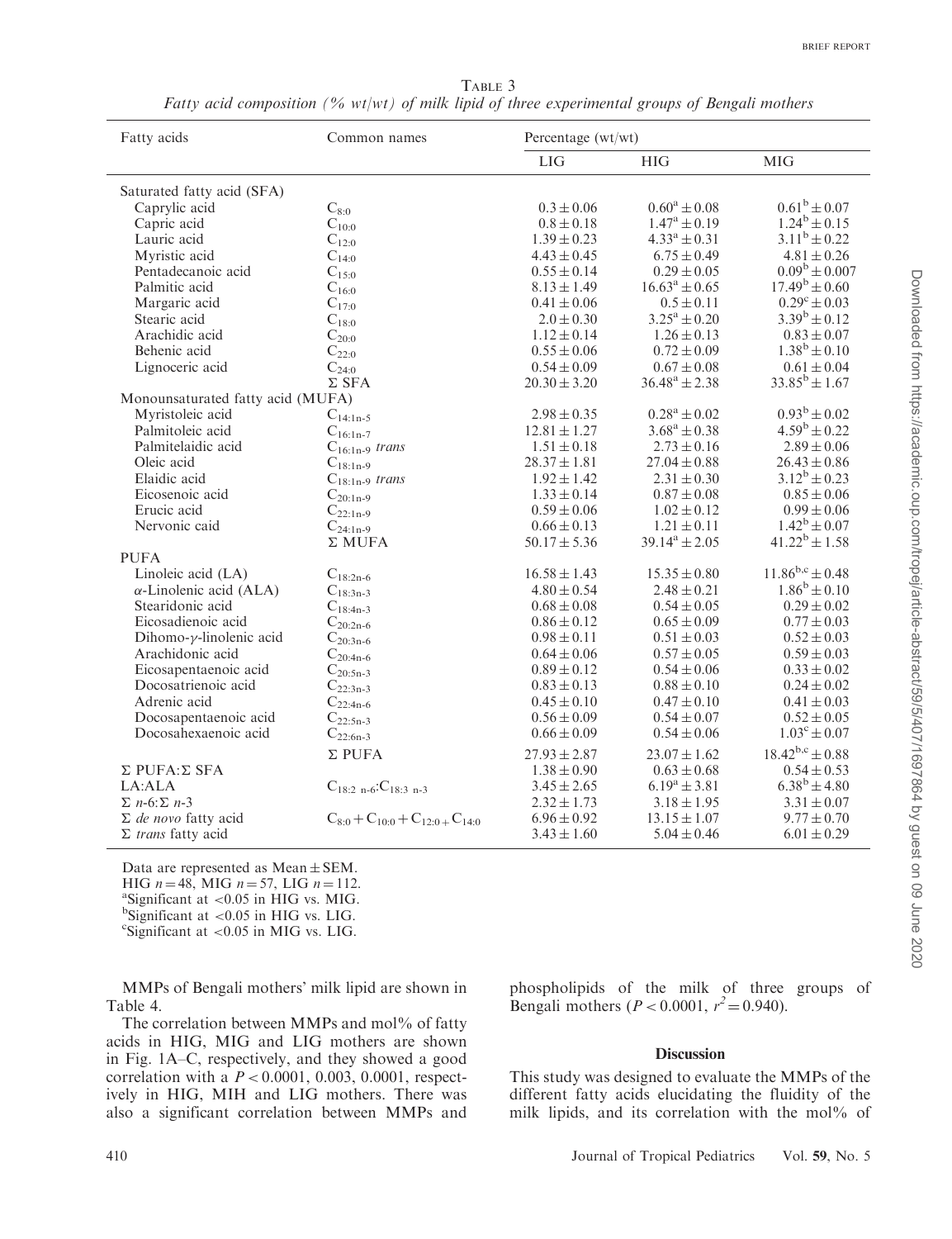<span id="page-4-0"></span>those fatty acids along with the phospholipids content of the three experimental groups of mothers. Average MMP of these three groups of mothers was found to be 34.43°C, which happened to be several degrees lower than the core body temperature

TABLE 4 MMPs of three experimental groups of Bengali mothers

| Groups        | MMP $(^{\circ}C)$  |
|---------------|--------------------|
| HIG $(n=48)$  | $31.33 \pm 0.61$   |
| $MIG (n=56)$  | $36.86^a \pm 0.64$ |
| LIG $(n=105)$ | $35.11^b \pm 0.65$ |
| Average       | $34.43 + 0.63$     |

Data are represented as  $Mean \pm SEM$ .

 $a$ <sup>a</sup>significant at <0.05 in HIG vs. MIG.

 $^{b}$ significant at <0.05 in HIG vs. LIG.

(37.4°C). MMPs of milk fatty acids from different ethnic groups in Nigeria and Nepal were found to be  $35.6^{\circ}$ C [\[6\]](#page-5-0), which was about 1 $^{\circ}$  higher than the result obtained by our investigation. The difference of dietary pattern of Bengali mothers and those of Nigerian and Nepalese women may be responsible for the lowering of MMP.

Linear proportionality of MMPs with the phospholipid contents was studied, where with greater the amounts of milk phospholipid, higher MMP values were observed. Also higher the total *de novo* fatty acids in the milk, higher the MMP values were observed. In the present study, we observed that total de novo fatty acids amounted highest in MIG mothers' milk, which reflected the more consumption of dietary carbohydrates by the MIG mothers [\[7, 13](#page-5-0)]. This result indicated the ability of mammary glands to synthesize triacylglycerol (TAG), which would be liquid at body temperature [[7](#page-5-0)].

No significant correlation was observed between trans fatty acids and MMP of milk lipid.



FIG. 1. Correlation between mol% of fatty acids and their respective MMPs in three different experimental groups of Bengali mothers. (A) HIG mothers.  $y = 2.471 \times -0.2274$ ,  $P < 0.0001$ ,  $r^2 = 0.968$ . (B) MIG mothers.  $y = 1.3299 \times +1.4775$ ,  $P < 0.003$ ,  $r^2 = 0.365$ . (C) LIG mothers.  $y = 2.0732 \times +0.0428$ ,  $P < 0.0001$ ,  $r^2 = 0.927$ . (D) Correlation between average values of MMPs of fatty acids and their respective phospholipids in three experimental groups of Bengali mothers' milk lipid.  $y = 15.55 \times -55.69$ ,  $P < 0.0001$ ,  $r^2 = 0.940$ .

Journal of Tropical Pediatrics Vol. 59, No. 5 411